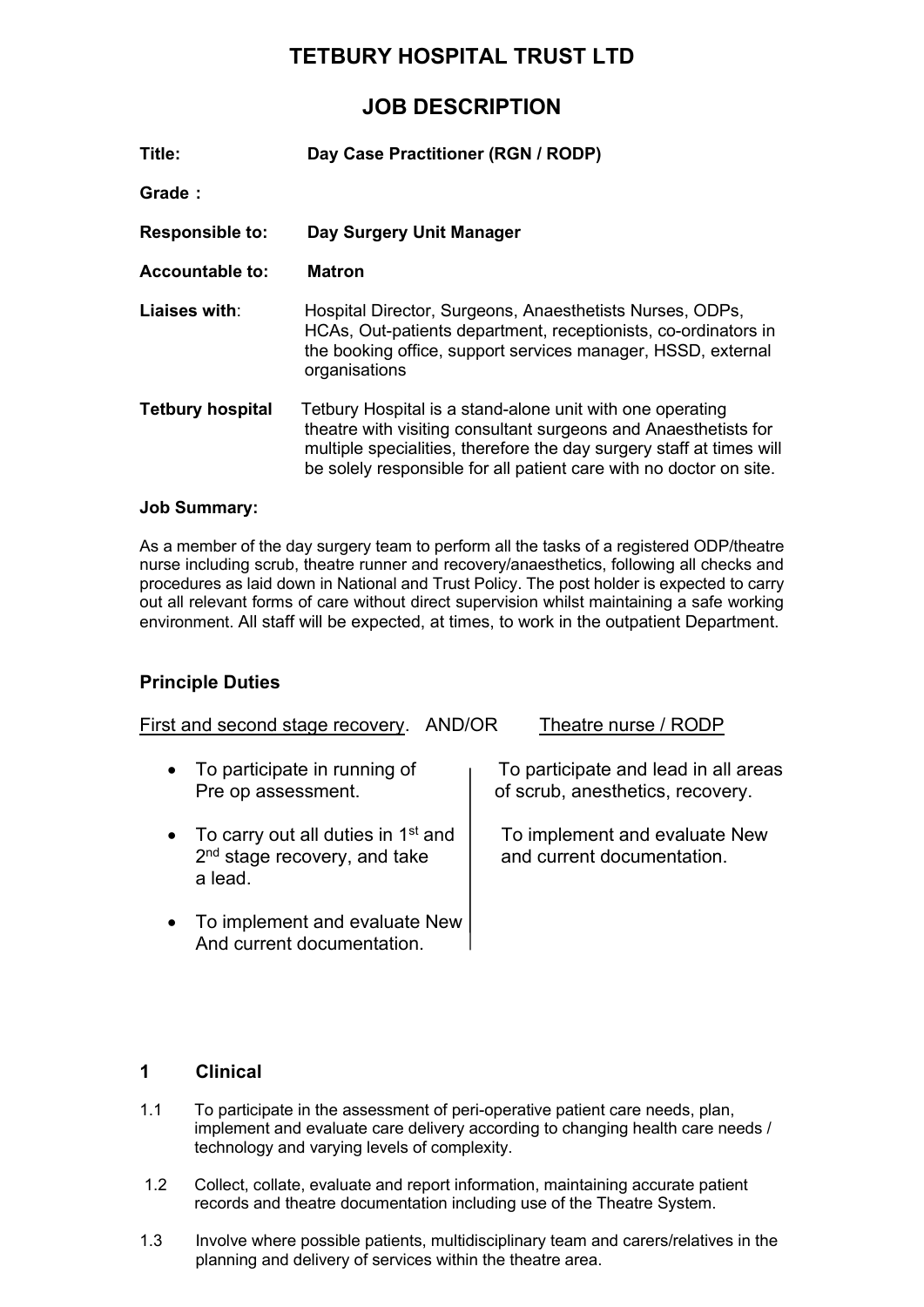- 1.4 Work collaboratively with other professionals and departments to ensure patient care needs are met, especially with regard to efficient enhancement of the patient journey within the speciality.
- 1.5 Establish and maintain effective communication with multi-disciplinary team, patients, carers/relatives and other wards and departments.
- 1.6 Recognise and respond appropriately to urgent and emergency situations within theatres, maternity and other departments in Trust when required following appropriate training.
- 1.7 Treat all information regarding clients and patients as confidential.
- 1.8 Participate in local decontamination and sterilisation procedures as per Trust policy
- 1.9 Ensure patient records, theatre IT system and theatre documentation are maintained and that documentation reflects care provided.
- 1.10 Maintain safe custody of drugs in compliance with Trust policy.
- 1.11 Fulfil all mandatory training requirements

### 2 **Management**

- 2.1 Support the Day Surgery Unit Manager to maximise best use of clinical resources, implementing best practice in patient flow, and the patient's journey.
- 2.2 Ensure the effective and efficient use of physical and financial resources,
- 2.3 Promote the development of services within the speciality area and assist the Day Surgery Unit Manager to implement change
- 2.4 Monitor health, safety and security of self and others and implement best practice within the theatre suite.
- 2.5 Responsible for stock control, liaising with internal/external auditors
- 2.6 To adhere to systems that facilitate the appropriate admission and timely discharge of patients and support the delivery of Nurse led discharge.
- 2.7 To ensure that the patient's valuables and possessions are cared for in accordance with Trust policy

## **3. Education and Development**

- 3.1 Develop own clinical knowledge
- 3.2 Ensure own compliance with mandatory training and National requirements.
- 3.4 Participate in multi-disciplinary meetings.

## **4 Clinical Governance**

- 4.1 Participate as required in the annual departmental audit.
- 4.2 Ensure compliance with policies, procedures and clinical guidelines; participate in the development of the same.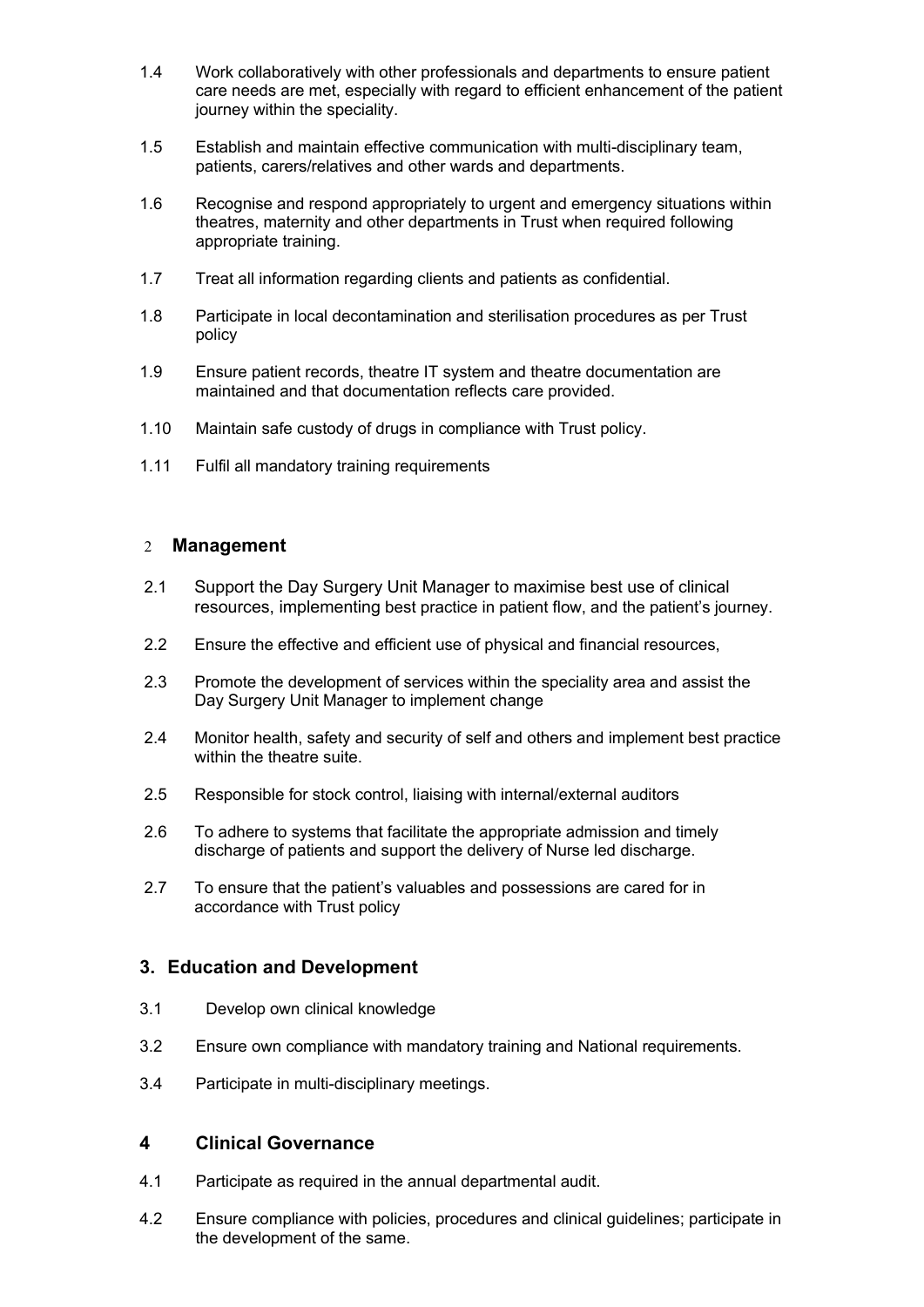- 4.3 Continually monitor standards of care and assist in the improvement of care, take part in benchmarking, audit and research within the specialty.
- 4.4 Act in a prompt & timely manner of incident reporting, investigation & provision of information to day surgery unit manager
- 4.5 Promote people's equality, diversity and rights.
- 4.6 To be aware of duties and responsibilities in relation to risk management.

## **5 RESEARCH**

- 5.1 Actively keep up to date with research based changes, ensuring they adhere to all new protocols, policies and guidelines.
- 5.2 Participate in local research and projects as directed by senior members of the team.
- 5.3 To be aware of all current medical research relating to the operating department.

## **Responsibilities of Registered Theatre Nurses/ODP's:**

- Maintain Active Status on the NMC / HPC Register
- Act always in accordance with NMC / HPC Code of Conduct and guiding documents
- Adhere to Trust Policy and Procedure.
- Maintain up to date skills and knowledge and maintain awareness of professional issues.
- Maintain a professional portfolio.
- Maintain recent evidence of relevant competencies for use of all equipment used.
- Adhere to Trust Policy and Procedure

#### **Confidentiality**

As an employee you have a responsibility to maintain the confidentiality of any confidential information which comes into your possession regarding patients, employees or any other business relating to the Tetbury Hospital Trust

Your attention is drawn to the confidential nature of information collected within the health service. The unauthorised use or disclosure of patient or other personal information is a dismissible offence and in the case of computerised information could result in a prosecution for an offence or action for civil damages under the Data Protection Act.

#### **Health & Safety**

As an employee you have a responsibility to abide by all of the safety practices and codes provided by the Trust and have an equal responsibility with management for maintaining safe working practices for the health and safety of yourself and others.

Employees must be aware of the responsibilities placed on them under the Health and Safety at Work Act (1974), and associated legislation, to maintain a safe working environment for both staff and visitors,

All employees must comply with the Trust Infection Control Policy. All employees must attend infection control training

#### **Quality Assurance**

As an employee of the Trust you are a member of an organisation that endeavours to provide the highest quality of service to our patients. You are an ambassador of the organisation and, as such, are required to ensure that high standards are maintained at all times.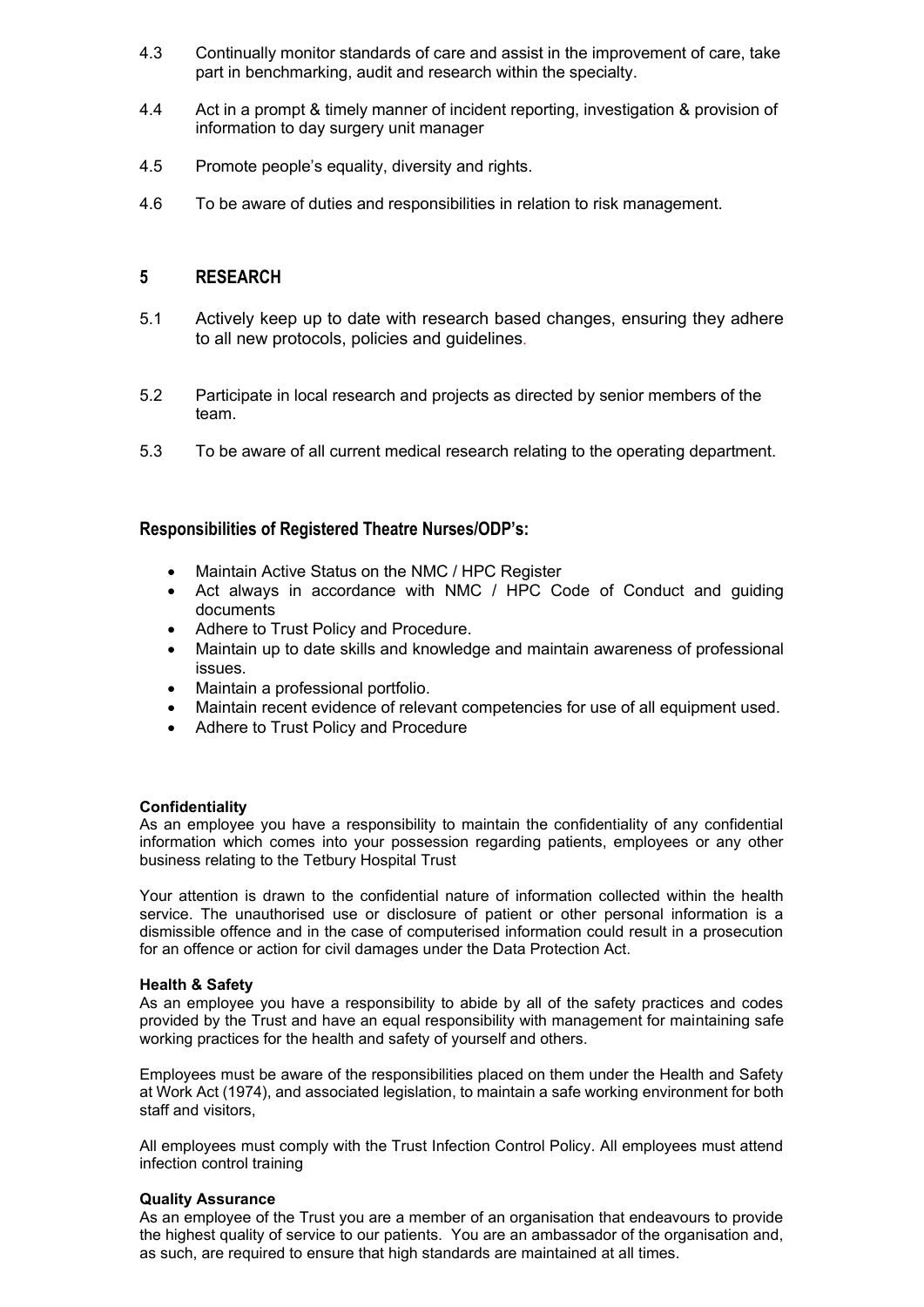#### **Equal Opportunities**

As an employee you have a responsibility to ensure that all people that you have contact with during the course of your employment, including patients, relatives and staff are treated equally in line with the Trust's Equal Opportunities Policy.

#### **Risk Management**

You have a responsibility for the identification of all risk which have a potential adverse effect on the Trust's ability to maintain quality of care and the safety of patients, staff and visitors, and for the taking of positive action to eliminate or reduce these.

#### **General Notes**

The duties outlined in this role specification serve as a guide to the current and major responsibilities of the post. The duties and obligations associated with the post will inevitably vary and develop and the role specification will be reviewed on a regular basis. Changes will be subject to consultation with the post holder.

#### **Safeguarding**

All employees have a responsibility to support the safety and well-being of children, young people and adults at risk of harm and to practice in accordance with legislation. Knowledge, skills and competency are to be maintained according to role and responsibilities in order to fulfil Safeguarding Children and Adults at Risk responsibilities. All employees are expected to comply with existing local Safeguarding policies and procedures

#### **Development**

The Trust is committed to supporting the development of all staff. All employees have a responsibility to participate in regular 1:1s and appraisals with their manager and identify performance standards for the post. As part of the appraisal process employees have a joint responsibility with their line manager to identify any learning and development needs in order to meet the agreed performance standards required of the post holder.

#### **NHS Constitution**

As a commissioned provider of NHS services, Tetbury Hospital Trust has a responsibility to adhere to the NHS Constitution which establishes the principles and values of the NHS in England. It sets out rights to which patients, public and staff are entitled, and the pledges which the NHS is committed to achieve, together with responsibilities which the public, patients and staff owe to one another. All NHS Bodies private and third sector providers supplying NHS services are required by law to take account of this Constitution in their decisions and actions.

A handbook accompanying the constitution may be found by going to [NHS Constitution for](https://www.gov.uk/government/publications/the-nhs-constitution-for-england)  England - [Publications -](https://www.gov.uk/government/publications/the-nhs-constitution-for-england) GOV.UK that essentially provides further and more detailed explanation of each of the rights and pledges.

#### **Criminal Records**

This post is subject to the Rehabilitation of Offenders Act (Exceptions Order) 1975 and as such it will be necessary for a submission for Disclosure to be made to the Disclosure and Barring Service to check for any previous criminal convictions.

#### **PERSON SPECIFICATION**

*This document describes the qualities required for a post-holder that are not captured by the JD.* 

| <b>SPECIFICATION</b>                                                                                                                                           | <b>DESCRIPTION</b>                                                                        |                                                                |  |  |
|----------------------------------------------------------------------------------------------------------------------------------------------------------------|-------------------------------------------------------------------------------------------|----------------------------------------------------------------|--|--|
|                                                                                                                                                                |                                                                                           |                                                                |  |  |
| <b>Qualifications</b><br>(This must include the level required to<br>appoint to the post.<br>Any requirement for registration<br>should also be recorded here. | • First level Registered Nurse /<br><b>HPC registered ODP</b>                             | Teaching and assessing<br>$\bullet$<br>qualification           |  |  |
| <b>Experience/Skills</b><br>(Type and level of experience<br>required to fulfil duties)                                                                        | • Good level of clinical skills<br>within one or more of the<br>perioperative disciplines | • Experience of delivering<br>change management<br>initiatives |  |  |